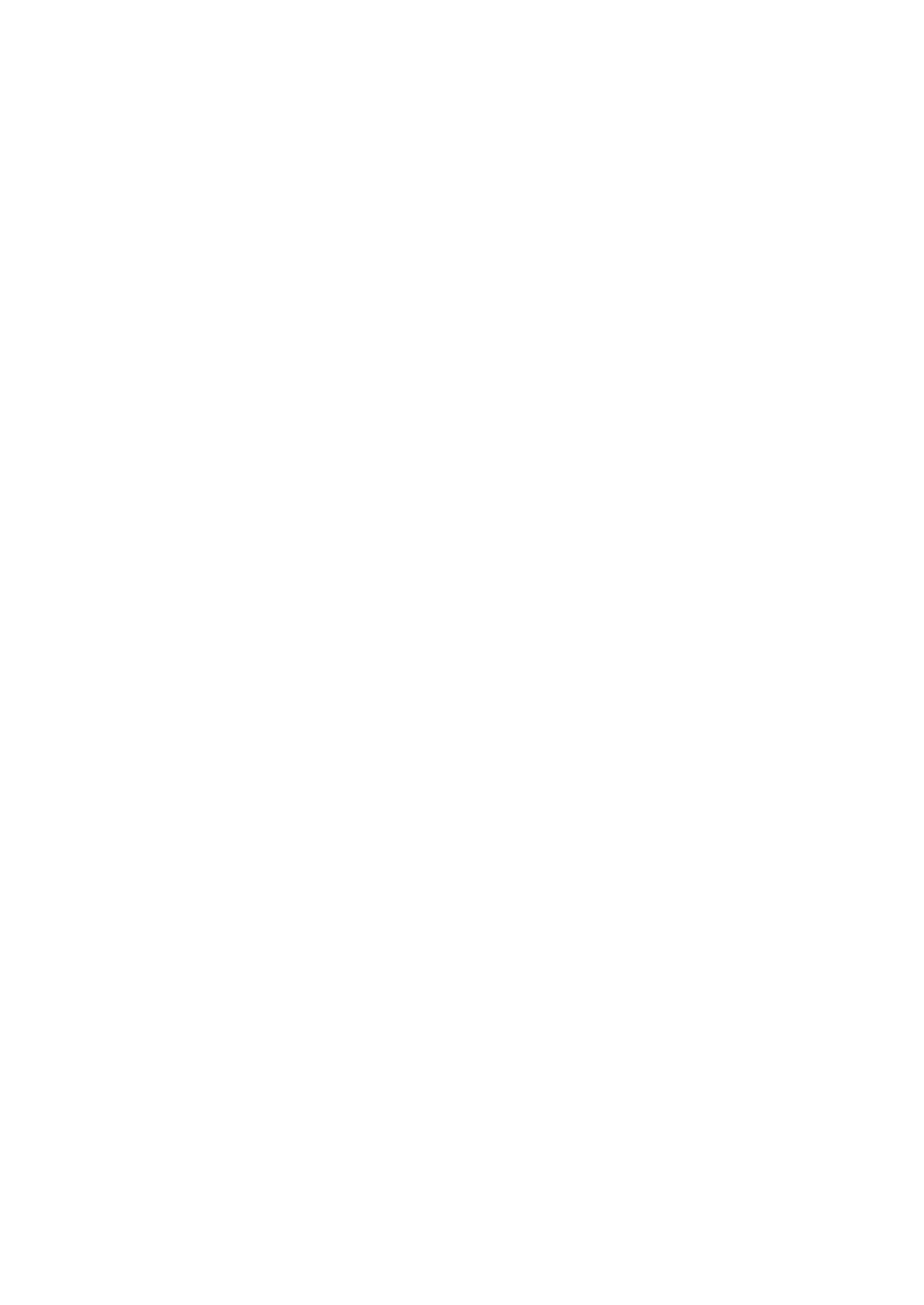# A RISKY BUDGET

 $By$ 

# Dr. Hafiz A. Pas ha Dr. Ais ha Ghaus-Pas ha

As <sup>s</sup> is ted by

Muhammad Imran Zees han Ahmed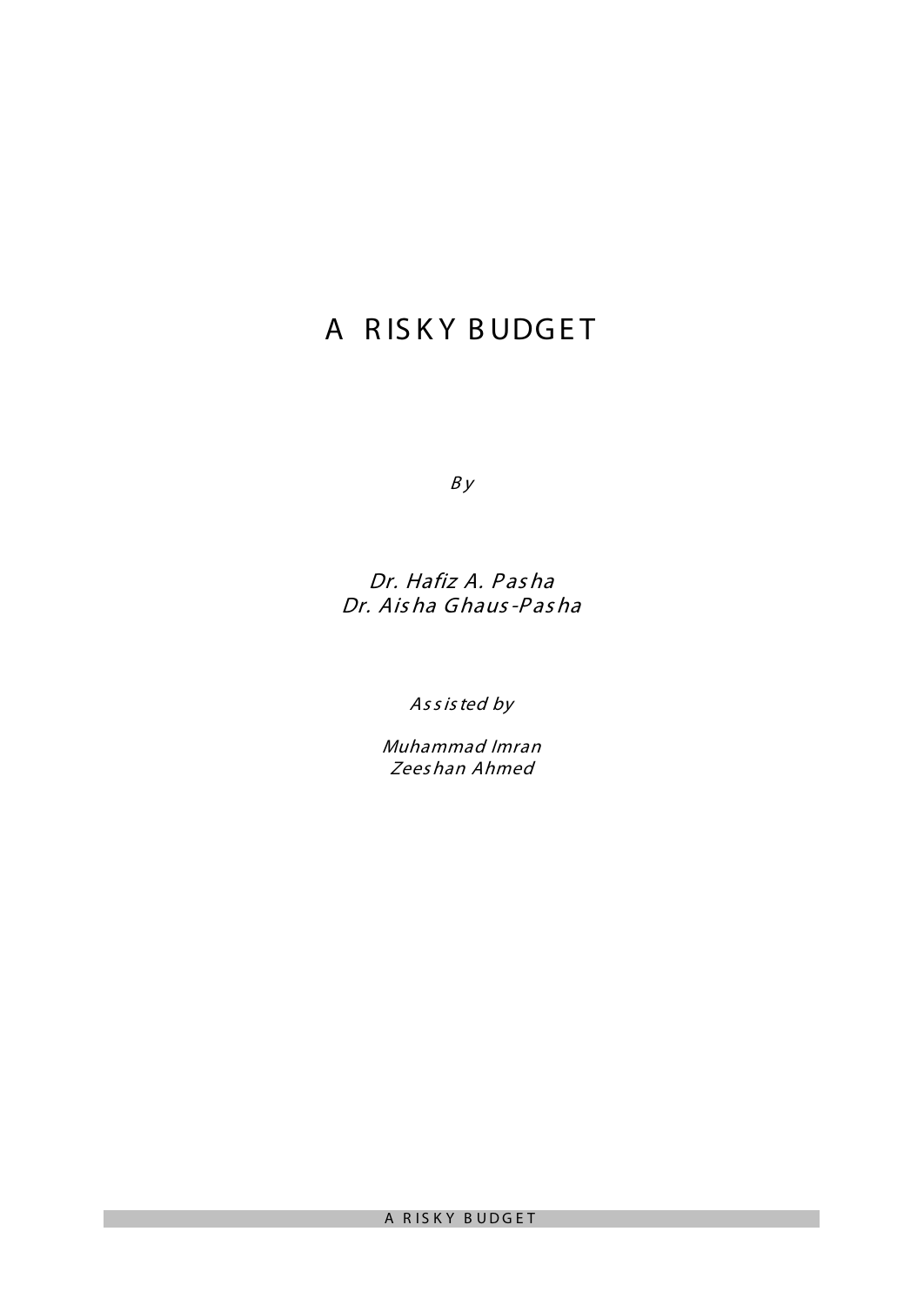# **Contents**

|    |                                                                                 | <b>Pages</b><br><b>Numbers</b> |
|----|---------------------------------------------------------------------------------|--------------------------------|
| 1. | Macroeconomic Backdrop to the Budget                                            | 1                              |
| 2. | The Fiscal Outcome in 2007-08                                                   | 3                              |
| 3. | Fiscal Policy Objectives in the Budget                                          | 4                              |
| 4. | The Fiscal Outlook for 2008-09                                                  | 6                              |
| 5. | Financing of the Budget Deficit                                                 | 9                              |
| 6. | The Reduction in Subsidy Bill                                                   | 10                             |
| 7. | <b>Resource Mobilization Strategy</b>                                           | 12                             |
| 8. | Overall Assessment of Budgetary Impact                                          | 14                             |
|    | <b>List of Tables</b>                                                           |                                |
|    | Table 1: Economy at a Glance                                                    | 1                              |
|    | Table 2: Monthly Rate of Inflation                                              | $\overline{2}$                 |
|    | Table 3: Fiscal Outcome in 2007-2008                                            | 3                              |
|    | Table 4: Budgetary Estimates for 2008-09                                        | 6                              |
|    | Table 5: IPP Estimates of Understatement of Expenditure in Budget of<br>2008-09 | 8                              |
|    | Table 6: Financing of the Deficit                                               | 9                              |
|    | Table 7: Reduction in Subsidy Bill in 2008-09                                   | 11                             |
|    | Table 8: Tax Revenue Projection for 2008-09                                     | 12                             |
|    | Table 9: Major Taxation Proposals and Fiscal Incentives/Breaks                  | 13                             |
|    | in 2008-09 Budget                                                               |                                |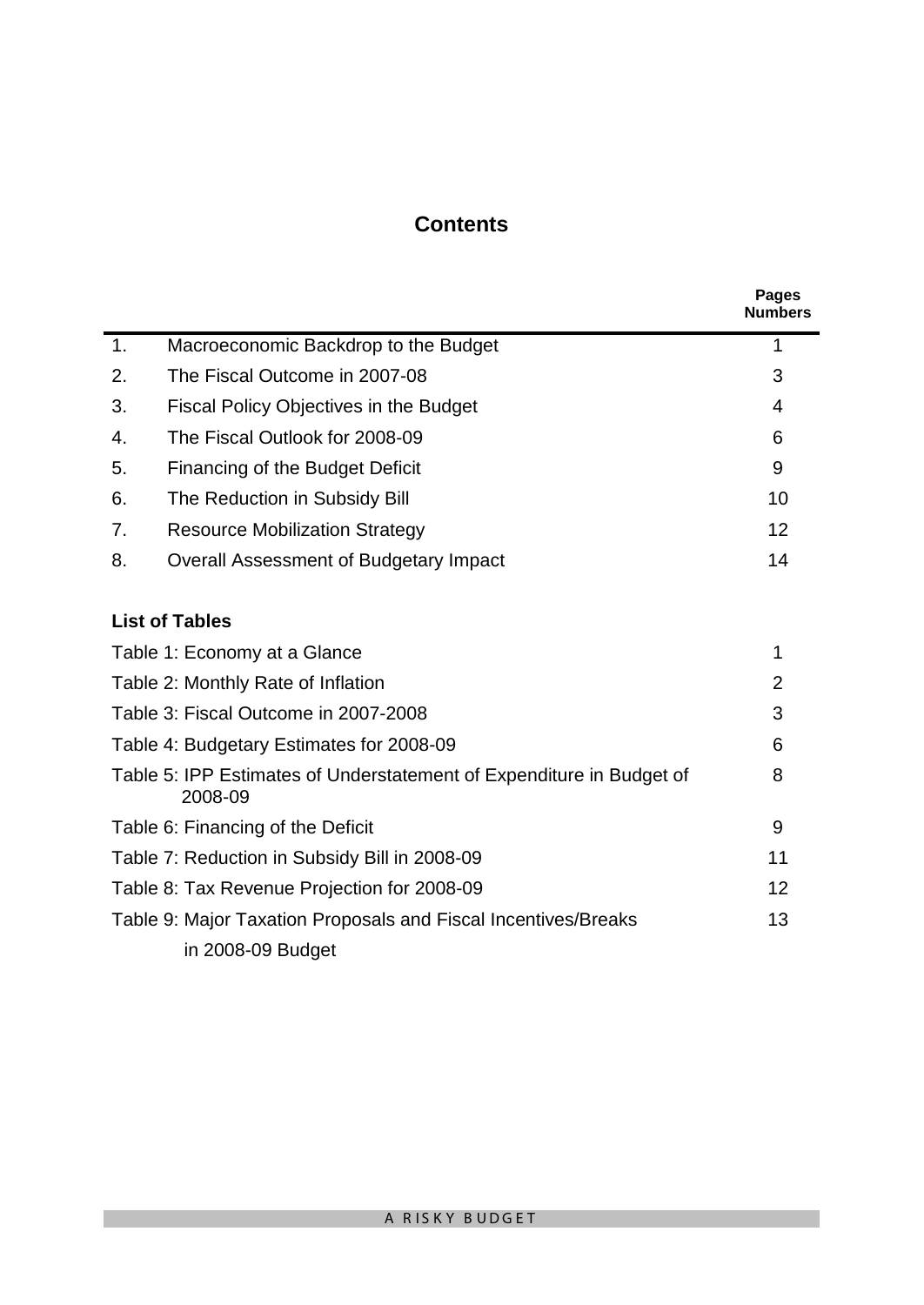# **A RISKY BUDGET**

#### **1. Macroeconomic Backdrop to the Budget**

The Federal Budget of 2008-09 comes at a time when macroeconomic conditions have substantially deteriorated with the inflation rate at an all-time peak and people's expectations are high about relief from the newly elected coalition government. The question is, how grave is the current macroeconomic situation? Pakistan is, in fact, facing serious economic challenges in terms of high inflation, unsustainable fiscal and current account deficits and a declining growth rate as shown in Table 1.

| Table 1                                                                                                          |                            |                                  |                |                        |
|------------------------------------------------------------------------------------------------------------------|----------------------------|----------------------------------|----------------|------------------------|
|                                                                                                                  | <b>Economy at a Glance</b> |                                  |                |                        |
|                                                                                                                  |                            | 2007-08 (Rs. Billion)            |                |                        |
|                                                                                                                  | 2006-07                    | <b>Budgeted</b><br><b>Target</b> | <b>Revised</b> | Deviation <sup>c</sup> |
| Growth (%)                                                                                                       |                            |                                  |                |                        |
| <b>GDP Growth rate</b>                                                                                           | 6.8                        | 7.2                              | 5.8            | $-1.4$                 |
| Agriculture                                                                                                      | 3.7                        | 4.8                              | 1.5            | $-3.3$                 |
| Manufacturing                                                                                                    | 8.2                        | 9.9                              | 5.4            | $-4.5$                 |
| <b>Services</b>                                                                                                  | 7.6                        | 7.1                              | 8.2            | 1.1                    |
| Inflation Rate (%)                                                                                               |                            |                                  |                |                        |
| <b>CPI</b>                                                                                                       | 7.8                        | 6.5                              | 11.0           | -4.5                   |
| Food Inflation                                                                                                   | 10.4                       |                                  | 15.0           |                        |
| Growth in Money Supply (M2) (%)                                                                                  | 19.3                       | 13.7                             | 15.5           | 1.8                    |
| Fiscal Deficit as % of GDP                                                                                       | 4.3                        | 4.0                              | 7.0            | 3.0                    |
| <b>Current Account Balance</b><br>As % of GDP                                                                    | 4.9                        | 4.5                              | $-8.8^{b}$     | $-4.3$                 |
| <sup>a</sup> SBP Projections, Second Quarterly Report for FY08.<br>July-April 2008.<br>Revised - Budgeted/Target |                            |                                  |                |                        |

The revised estimate of fiscal deficit for 2007-08 is 7 percent of GDP as revealed by the Ministry of Finance in the budget documents, in relation to the target deficit of 4 percent of GDP. The higher deficit has been financed largely by borrowing from SBP which has put pressure on monetary policy, resulting in higher growth in monetary aggregates. This monetary expansion together with higher international oil and food prices has already translated into high double-digit inflation. Moreover, the projected estimate of current account deficit for 2007-08 has crossed 8 percent of GDP, soaking up foreign savings and resulting in depletion of foreign exchange reserves and increase in foreign debt. These deficits and the alarming level of inflation have affected the pace of economic growth. GDP growth is 5.8 percent in 2007-08, below the year's target and less than last year.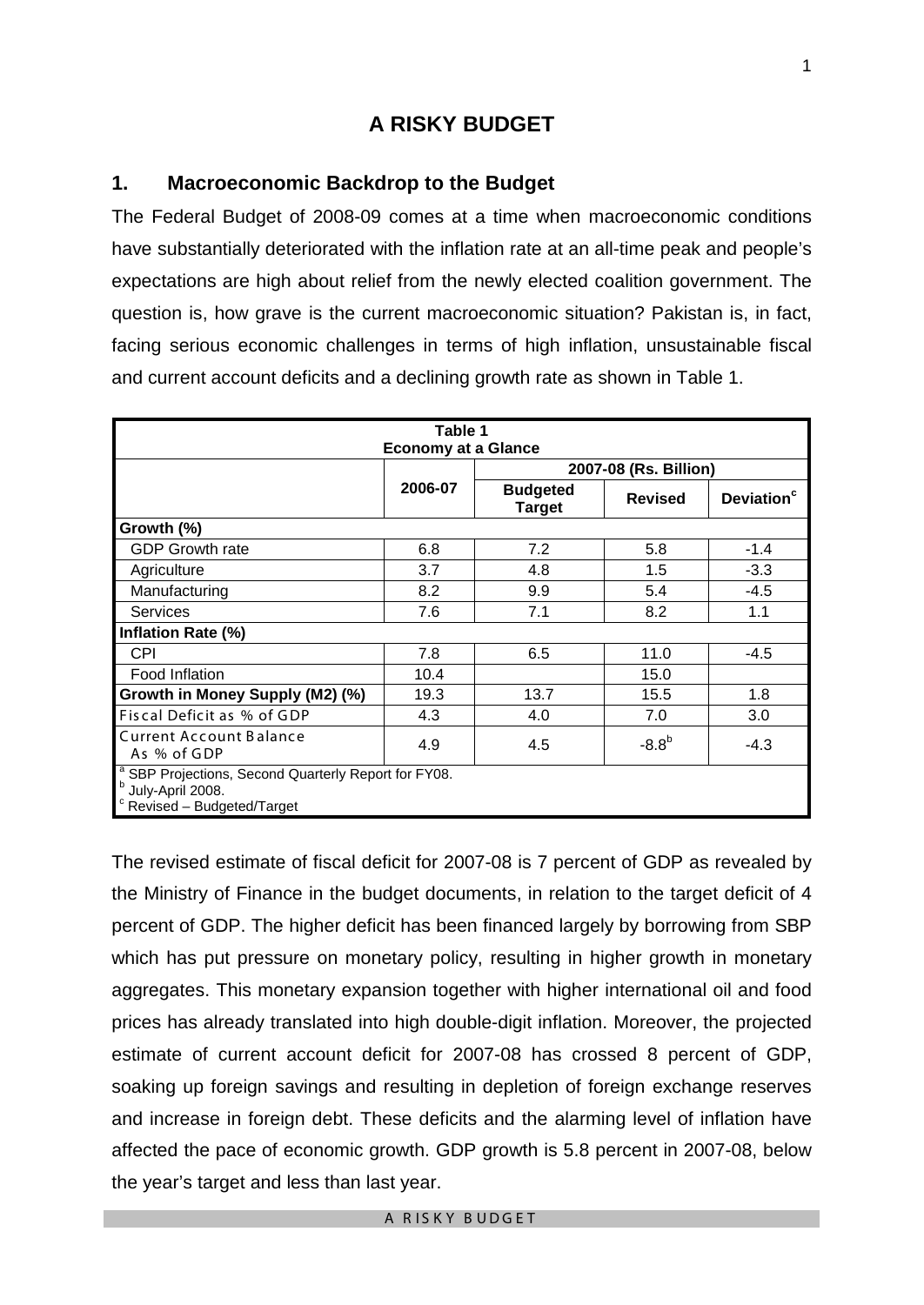It appears that our present economic predicament is due to a combination of domestic and external factors, of a short and long term nature. The GDP growth rate tapered- off following the peak of 9 percent attained in 2004-05. Both agriculture and manufacturing have demonstrated a gradual decline in the growth rate since that year.

Inflation has been threatening the economy since 2004-05. Cumulative inflation from 2004-05 to 2006-07 has been 27 percent in the overall CPI and 33 percent in food prices. In recent months the inflation rate has spiralled, as shown in Table 2, with the overall rate of inflation rising to 19 percent and in food prices to 29 percent on a year-to-year basis.

On the fiscal side, the government did a good job of fiscal stabilization

| Table 2                                           |           |           |                                              |  |  |
|---------------------------------------------------|-----------|-----------|----------------------------------------------|--|--|
| Monthly Rate of Inflation (Year to Year)          |           |           |                                              |  |  |
| Year                                              | Month     | (Overall) | <b>CPI Inflation CPI Inflation</b><br>(Food) |  |  |
| 2007                                              | July      | 6.4       | 8.5                                          |  |  |
|                                                   | August    | 6.5       | 8.6                                          |  |  |
|                                                   | September | 8.4       | 13.0                                         |  |  |
|                                                   | October   | 9.3       | 14.7                                         |  |  |
|                                                   | November  | 8.7       | 12.5                                         |  |  |
|                                                   | December  | 8.8       | 12.2                                         |  |  |
| 2008                                              | January   | 11.9      | 18.2                                         |  |  |
|                                                   | February  | 11.3      | 16.0                                         |  |  |
|                                                   | March     | 14.1      | 20.6                                         |  |  |
|                                                   | April     | 17.2      | 25.5                                         |  |  |
|                                                   | May       | 19.3      | 28.5                                         |  |  |
| <b>Source: SBP, Monthly Statistical Bulletin.</b> |           |           |                                              |  |  |

up to 2003-04. Thereafter, the deficit started increasing as public expenditure built up once again with rising PSDP and higher non-interest current expenditure. Revenues did not respond with corresponding buoyancy, and remained stagnant at around 10- 11 percent of the GDP. By 2006-07, revenue and primary deficits had emerged, indicating that the government was borrowing to sustain its day-to-day operations.

As far as the balance of payments is concerned, we witness a transformation from surpluses on the current account between 2001-02 to 2003-04 to a deficit of over 8 percent of GDP in the out-going fiscal year. Strong growth in aggregate demand, liberalization of imports due to falling tariffs, declining interest rates and emergence of consumer financing increased demand for imported consumer durables, and private investment (mostly with imported machinery) resulted in an unprecedented growth in imports. Non-oil, non- food imports increased by over 30 per cent in 2004- 05 and 2005-06 respectively. To finance these rising imports, exports responded up to 2005-06. Thereafter, exports began to falter. The result is pressure both on the foreign exchange reserves, which have declined by US \$ 6.3 billion in the last 7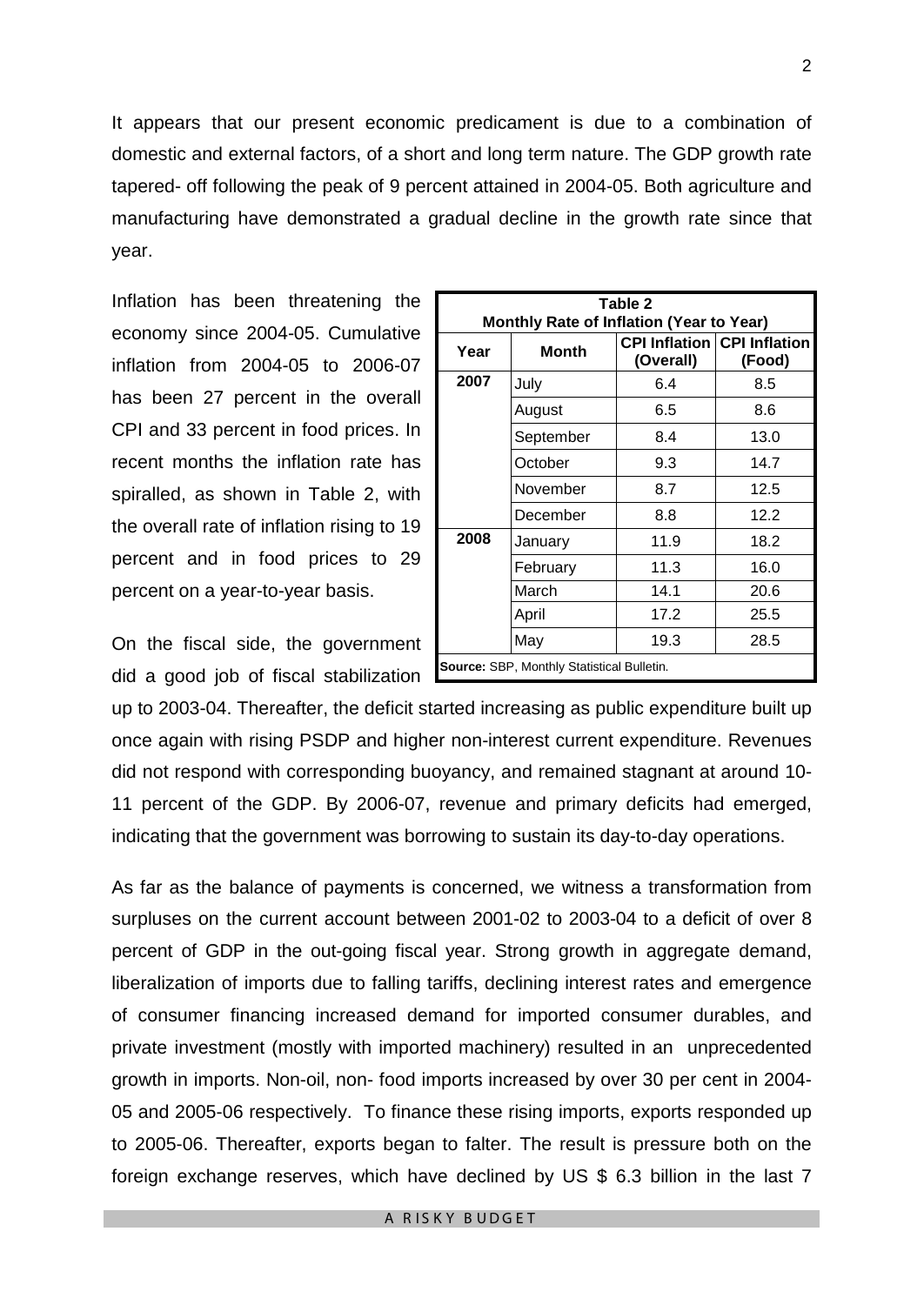months, and the exchange rate, which has depreciated by 6.4 per cent in 2007-08 upto the end of April.

#### **2. The Fiscal Outcome in 2007-08**

Table 3 gives the budgeted figures for 2007-08 and the revised figures presented in the budget announced by the Finance Minister, Mr. Naveed Qamar. The year started with a budgeted deficit of Rs 398.8 billion, which was projected at 4 per cent of the GDP. The budgeted net revenue receipts of the federal government were 902 billion while the current expenditure projection was Rs 993 billion. Three-quarters into the fiscal year, the then Finance Minister, Mr. Ishaq Dar, informed the nation that current expenditure were likely to exceed the budgeted target by as much as Rs 521 billion, thereby enhancing the budget deficit to Rs 956 billion, equivalent to 9.5 percent of the GDP.

| Table 3<br>Fiscal Outcome in 2007-2008 |                                                                |        |                 |                 |
|----------------------------------------|----------------------------------------------------------------|--------|-----------------|-----------------|
|                                        |                                                                |        |                 | (Rs in Billion) |
|                                        | <b>Heads</b>                                                   |        | 2007-08         |                 |
|                                        |                                                                |        | <b>Budgeted</b> | <b>Revised</b>  |
|                                        | Current Expenditure (Federal)                                  | 1033.5 | 1056.4          | 1516.3          |
| <b>Minus</b>                           | Repayment of Foreign Loans                                     | 54.0   | 62.9            | 61.7            |
|                                        | <b>Current Expenditure</b><br>(Excluding Repayment of Foreign) | 979.5  | 993.5           | 1454.6          |
| Plus                                   | Development Expenditure (PSDP)<br>(Federal + Provincial)       | 394.5  | 493.3           | 431.8           |
| <b>Minus</b>                           | Net Revenue Receipts (Federal)                                 | 823.1  | 902.2           | 941.7           |
| <b>Minus</b>                           | Self-Financing of PSDP by Provinces                            | 95.5   | 122.7           | 129.8           |
| <b>Minus</b>                           | Recovery of Loans from Provinces                               | 40.2   | 14.6            | 25.4            |
| <b>Minus</b>                           | <b>Provincial Surplus</b>                                      | 22.2   | 51.8            | 32.6            |
| <b>Minus</b>                           | Net Lending to others (Federal)                                | 6.9    | $-3.2$          | 23.0            |
|                                        | <b>Fiscal Deficit</b>                                          | 386.1  | 398.8           | 733.9           |
|                                        | <b>Budget Deficit as % of GDP</b>                              | 4.4    | 4.0             | 7.0             |

As compared to this, the deficit for 2007-08 revealed in the budget documents is Rs. 734 billion, or 7 per cent of GDP. How was such a large adjustment of 2.5 per cent of GDP achieved in only three months, during the last quarter of the fiscal year? It appears that there was a Rs. 51 billion additional inflow of non-tax receipts due to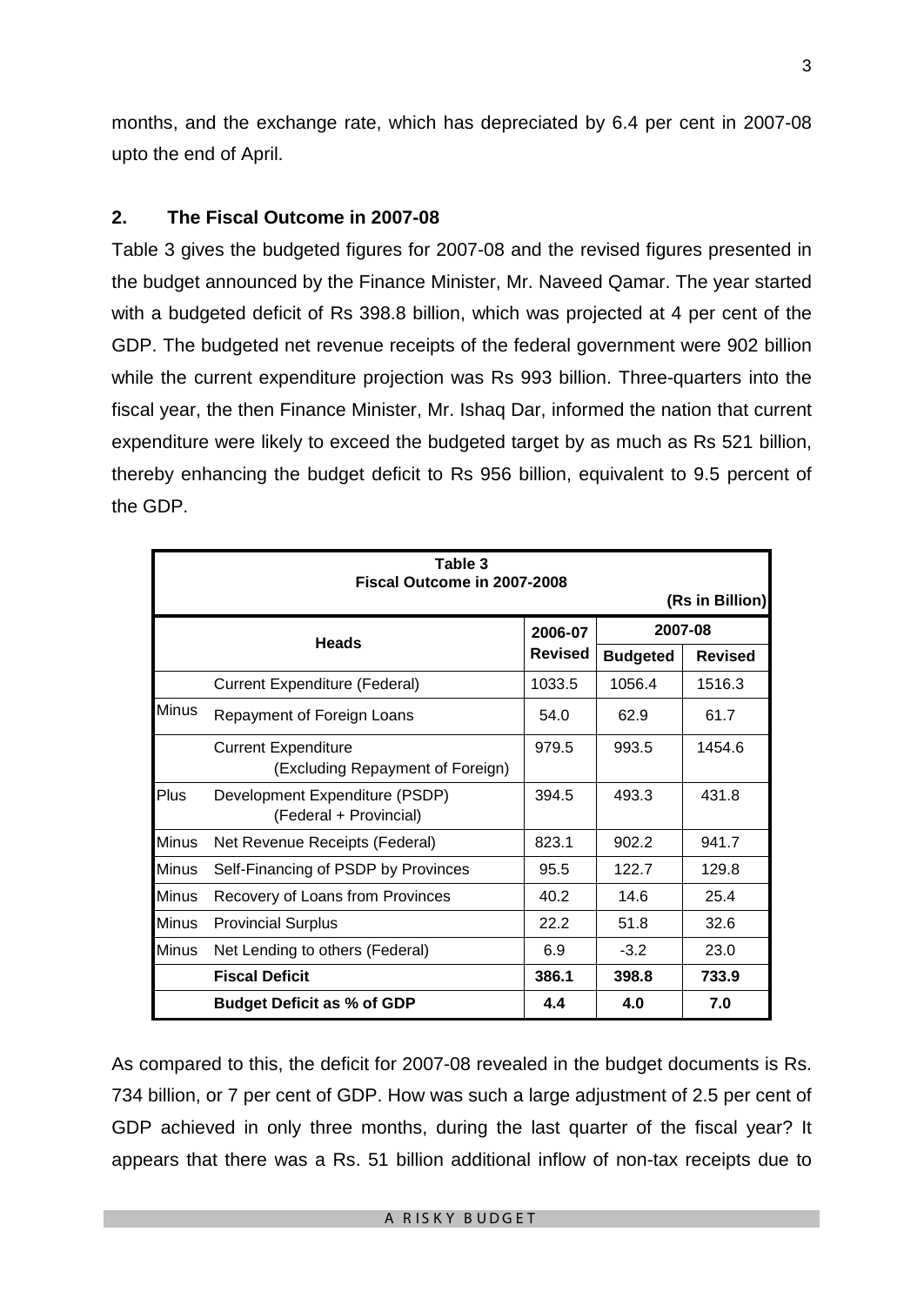higher profits of SBP and larger defense receipts. Also, the PSDP has been cut back by Rs 50 billion or so. In addition, a decline of Rs. 100 billion approximately is reported in current expenditure in relation to the estimate made in early April 2008, by excluding the additional defense expenditure of 75 billion incurred on military operations in the North and a lower outlay on research and development support to the textile sector by Rs. 24 billion. Clearly, either the expenditure estimates of April were overstated or the more recent estimates in the budget documents understate the expenditure in 2007-08.

Despite the above adjustments made in the last three months, the fiscal outcome for 2007-08 indicates a high and unsustainable fiscal deficit of 7 percent of the GDP. The jump of 3 percent of GDP in relation to the target for 2007-08 is due to massive overruns in current expenditure, especially on subsidies and interest payments.

#### **3. Fiscal Policy Objectives in the Budget**

Given the macroeconomic backdrop and the burgeoning fiscal deficit, the fiscal policy objectives in the 2008-09 budget are as follows:

- **1)** *Macroeconomic stabilization:* The fiscal deficit has to be brought down from the current high level in line with the requirements of the Fiscal Responsibility Act and to preserve the sustainability of the debt burden. The containment of aggregate demand through contractionary fiscal policy should also have a favourable impact on the external balance of payments.
- **2)** *Contain inflation:* Fiscal policy has to reinforce the recent monetary measures introduced by the State Bank of Pakistan. In a precipitate set of actions, it has moved to tighten monetary policy. This represents a reversal of the growth-oriented monetary policy over the last five years, whereby money supply continued to expand rapidly, increasing by as much as 19 percent in 2006-07. To curb inflation and contain aggregate demand, SBP has opted to raise interest rates sharply in the economy. Whether this will contain aggregate demand hinges crucially on the nature of fiscal policy measures in the federal budget of 2008-09. If the fiscal deficit is brought down sharply and less reliance placed on borrowing from the Central Bank then monetary and fiscal policies could reinforce each other not only in restoring confidence but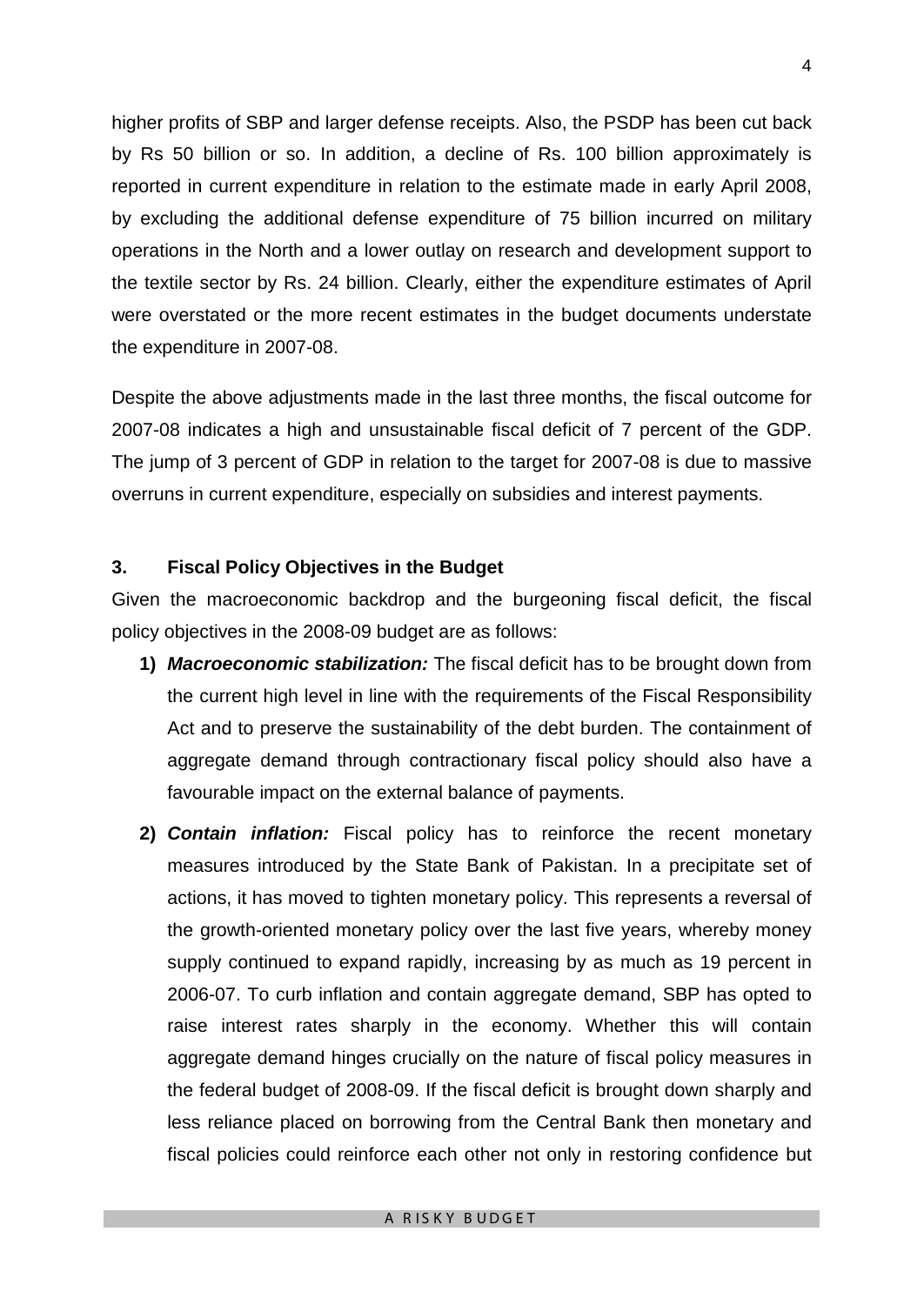also in containing inflation.

- **3)** *Sustain Medium-Term Growth.* The contractionary monetary and fiscal policies required for stabilization can temporarily at least imply some loss of growth. The process of adjustment, should, to the extent feasible, rely on measures that do not suffocate growth due, for example, to sharp increases in tax rates or a precipitous fall in the level of development expenditure. Also, the fiscal deficit has to be financed in a way that does not significantly 'crowdout' the private sector.
- **4)** *Achieve redistribution.* Recent research on poverty consequences of the current economic situation undertaken by IPP (2008) shows that whatever gains in poverty reduction were achieved in the earlier part of the decade have largely been washed out. "The evidence shows that after a decline in poverty during the period, 2000-01 to 2005-06, the poverty levels have increased to neutralize the earlier gains, as food inflation accelerated and GDP growth declined. The central policy lesson of the economic performance during the last eight years is that poverty levels increased in spite of high GDP growth in later years because of the fact that growth was heavily tilted in favor of the rich and high food inflation was not controlled. The analysis highlights the importance of controlling food inflation and at the same time bringing about the institutional changes necessary for pro-poor growth".

As the process of adjustment continues, vulnerable groups are likely to be further burdened. Therefore along with achieving stabilization, the budget for 2008-09 will also have to focus on a package of relief for the poor. There is need to ensure that the aggregate demand management of the economy and the withdrawal of subsidies does not lead to a sharp rise in poverty. Strong social safety nets will have to be put in place to ensure that there is adjustment with a human face. In particular, food security of the poor will have to be protected to avoid a big fall in nutrition levels. This can best be achieved by a combination of various types of social safety nets so that different categories of vulnerable groups are adequately targeted. Currently, Pakistan is spending only about 0.1 percent of GDP on various social safety net programs. There clearly is a strong case for increasing this proportion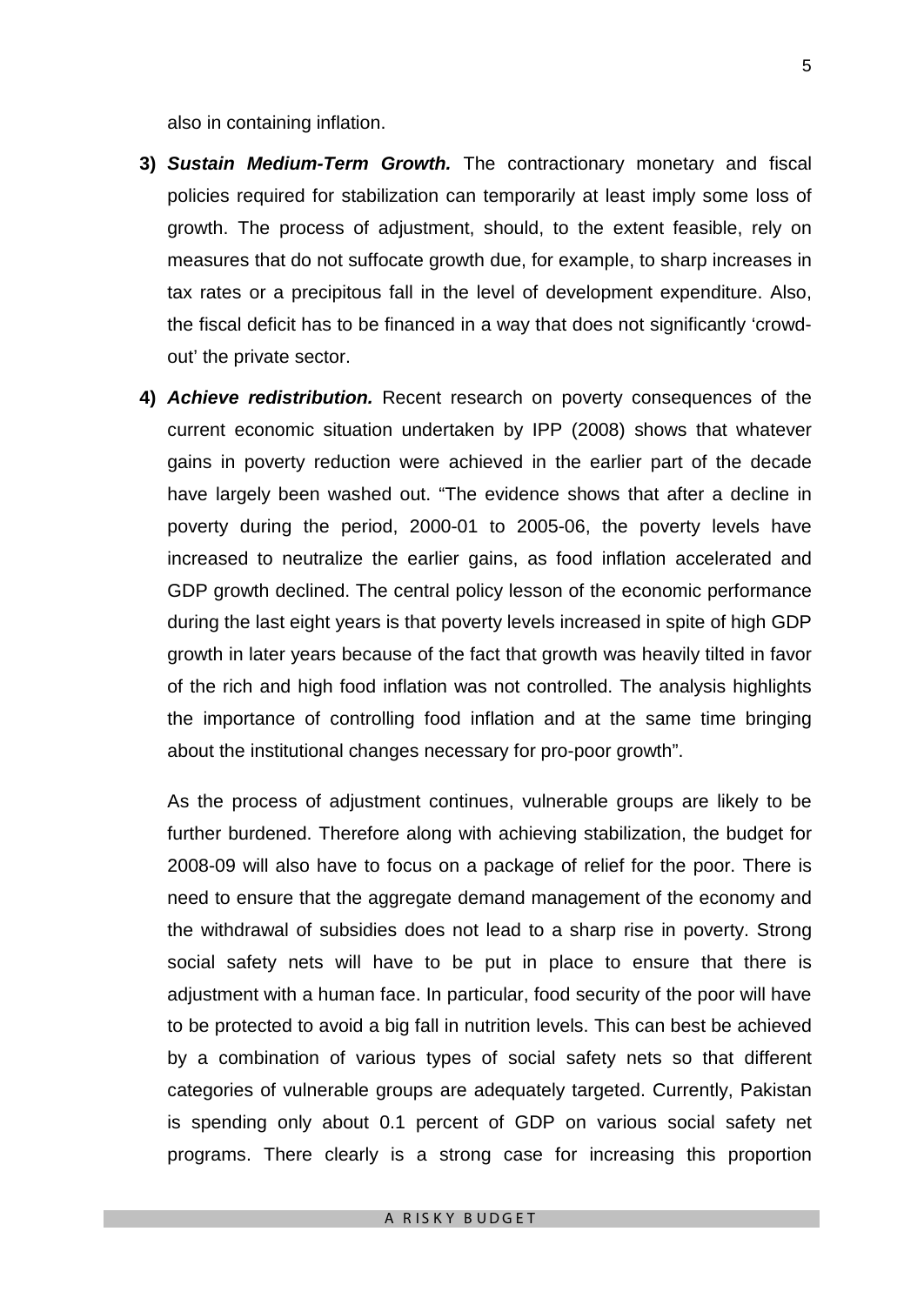manifold.

#### **4. The Fiscal Outlook for 2008-09**

Turning to the budget of 2008-09, Table 4 presents the budgetary estimates:

| Table 4<br><b>Budgetary Estimates for 2008-09</b> |                                                               |                      |                     |
|---------------------------------------------------|---------------------------------------------------------------|----------------------|---------------------|
|                                                   |                                                               |                      | (Rs. in Billion)    |
|                                                   |                                                               | 2007-08<br>(Revised) | 2008-09<br>(Budget) |
|                                                   | Current Expenditure (Federal)                                 | 1516.3               | 1493.2              |
| Minus                                             | Repayment of Foreign Loans                                    | 61.7                 | 96.2                |
|                                                   | <b>Current Expenditure</b><br>(Excluding Repayments of Loans) | 1454.6               | 1397.0              |
| Plus                                              | Development Expenditure (PSDP)<br>(Federal + Provincial)      | 431.8                | 516.6               |
| <b>Minus</b>                                      | Net Revenue Receipts (Federal)                                | 941.8                | 1110.9              |
| <b>Minus</b>                                      | Self-Financing of PSDP by Prov.                               | 129.8                | 124.4               |
| <b>Minus</b>                                      | Recovery of Loans from Prov.                                  | 25.4                 | 16.2                |
| Minus                                             | <b>Provincial Surplus</b>                                     | 32.6                 | 78.9                |
| <b>Minus</b>                                      | Net Lending to Others                                         | 23.0                 | 1.0                 |
|                                                   | <b>FISCAL DEFICIT</b>                                         | 733.9                | 582.3               |
|                                                   | as % of GDP                                                   | 7.0                  | 4.7                 |

The sharp reduction in the fiscal deficit to 4.7 percent of GDP is predicated on a reduction in current expenditure of 4 percent and a big jump in net revenue receipts of 18 percent. Consequently, even with the large deficit reduction, there appears to be scope for increasing the overall PSDP of the federal and provincial governments combined by almost 20 percent.

One of the major failures of the Budget is the lack of quantification and setting of targets for savings in non-salary expenditure of ministries, divisions and departments. This is a major area where economy could be exercised especially in light of the extravagance and waste that has characterized public spending during the last five years when significant 'fiscal space' emerged in the Budget.

The Finance Minister has indicated that the government proposes to ban the purchase of motorcars, airconditioners and other office equipment. Also, freezing of non-development, non-salary expenditure will take place at the 2007-08 level. It is indeed unfortunate that the Finance Minister had to indicate that this policy could not be reflected in the preparation of the Pink Book (relating to the demand for grants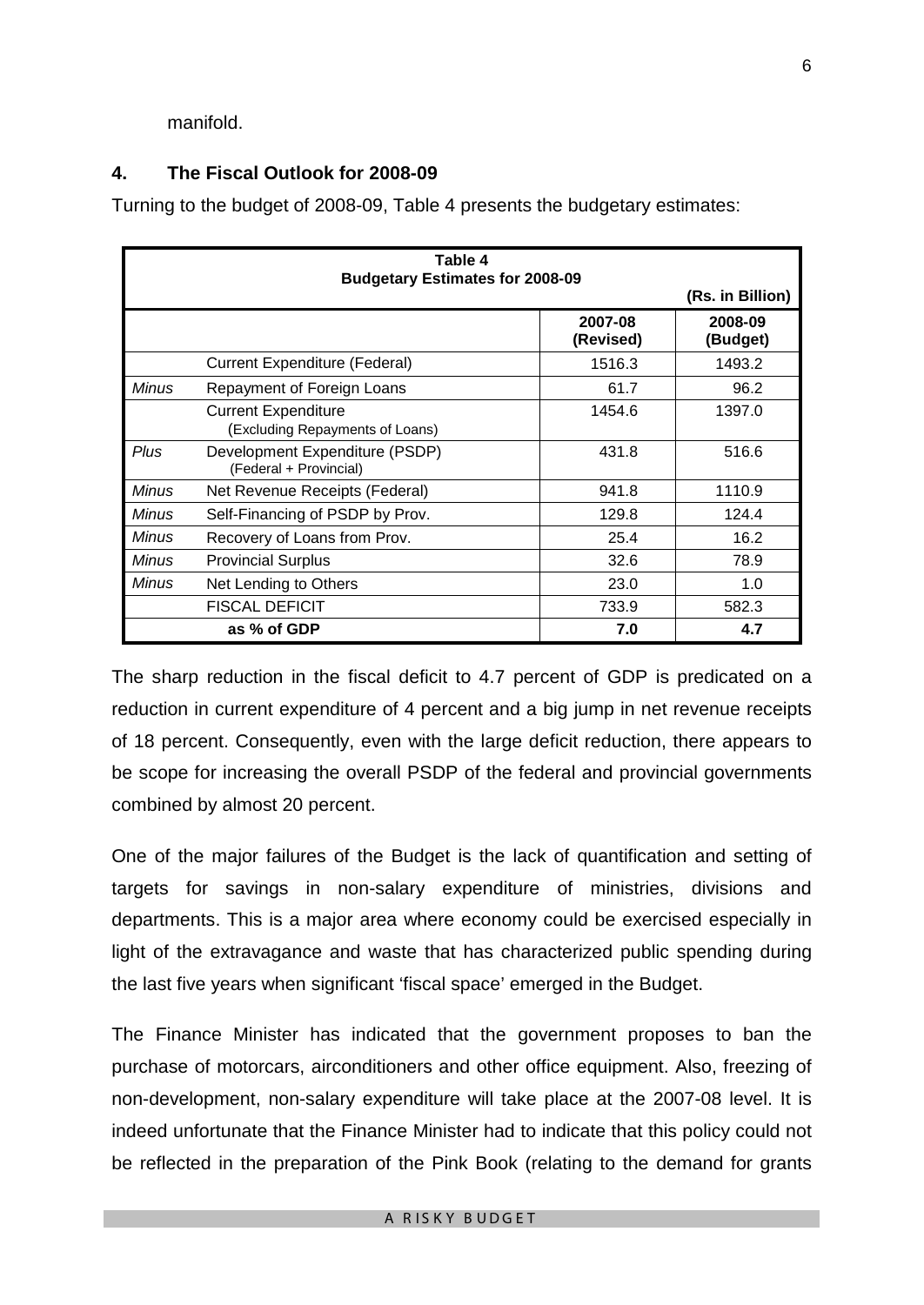and appropriations). As presented currently, no government entity has followed the example set by the Prime Minister of taking a cut of 40 percent in the costs of his Secretariat. The government must try to achieve a minimum saving of Rs 50 billion in non-salary expenditure in 2008-09 from the estimates currently presented in the budget if a true commitment to 'austerity' is to be demonstrated to the people.

Beyond this, we believe that the budget estimates from 2008-09 include same overstatement of revenues and a substantial understatement of expenditure. IPP estimates for 2008-09 under different heads are as follows:

**Tax Revenues:** Budget estimates show a high growth rate of 25 percent. This does not include normally the impact of taxation proposals (discussed in Section 7). However, the tax-to-GDP ratio has largely remained constant during the last few years. Therefore, the normal growth in tax revenues would be about 17.5 percent in line with the expected growth of nominal GDP next year. We attribute the higher growth to the additional revenue likely to be generated from the taxation measures announced by the Finance Minister.

**Interest Payments:** Interest payments are expected to increase from Rs 502 billion to Rs 523 billion, showing a modest growth of only 4 percent. As in the last two years, there is the likelihood of a significant understatement of this expenditure, especially since domestic debt is likely to increase by over 20 percent this year in view of the large fiscal deficit. Also, interest rates are on the rise and the return on national savings schemes has been enhanced. The hump of maturity of Defence Savings Certificates continues next year. Overall, we estimate that interest payments in 2007-08 may be underestimated by least Rs 60 billion in 2008-09.

*Salary Increase:* The Finance Minister has announced the following increases in pay and allowances of government employees:

- a) A 20 percent increase in basic pay is proposed to all Federal Government employees with a similar increase also for defence services.
- b) A 20 percent increase in net pension is proposed for all civilian and defence pensioners.
- c) Minimum pension increased from Rs 300 to Rs 2000/-.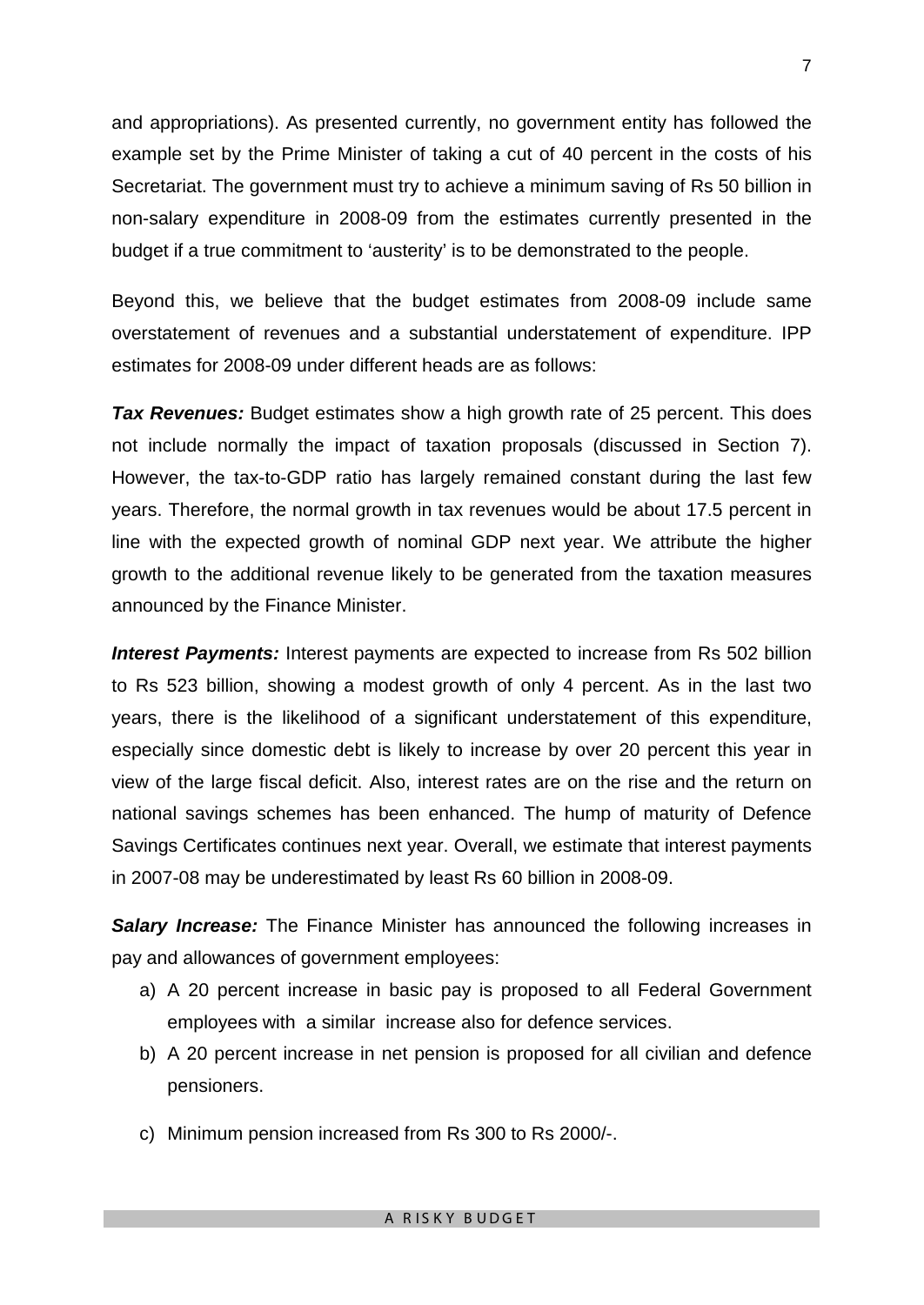- d) 100 percent increase in conveyance allowance, for government employees from BS-1 to BS-19.
- e) Medical allowance for BS-1 to BS-16 increased from Rs 425/- to Rs 500/- per month.
- f) Increase in minimum wages level from Rs 4600/- to Rs 6000 per month.

The impact of these increases in pay and allowances has not been incorporated in the current expenditure estimates for 2008-09. Based on the figures contained in the *Demand for Grants and Appropriations* we estimate that the pension and salary hike will add about Rs 15 billion to defence expenditure and Rs 20 billion on the civilian side at the federal level. The additional cost to the four provincial governments could approach Rs 30 billion, thereby reducing the provincial surplus accordingly.

**PSDP:** The combined PSDP of the four provincial governments has been projected at Rs 150 billion. But the provincial governments of Punjab, Sindh and NWFP have already announced PSDPs of Rs 160 billion, Rs 77 billion and Rs 41 billion respectively. Therefore, the combined PSDP of the four provinces could exceed Rs 290 billion, which is Rs 140 billion more than the size mentioned in the budget documents.

**Subsidies:** The budget proposes a significant reduction in the subsidy bill from Rs 407 billion in 2007-08 to Rs 302 billion in 2008-09. As discussed in Section 6, there are limits to the extent to which the subsidy, especially on oil and wheat, can be reduced in the short run. As such, we project that the cost of subsidies could be almost Rs 100 billion higher and approach the level attained in 2007-08. Also, if the

R&D support to the textile sector is restored then this would involve an additional outlay of upto Rs 45 billion.

Overall, we believe that the level of expenditure, current and development, could exceed the budget estimates for 2008-09 by almost Rs 360 billion, as shown in Table 5. *This implies that the fiscal deficit in 2008-09 could rise* 

| <b>TABLE 5</b><br><b>IPP Estimates of Understatement of</b><br><b>Expenditure in Budget of 2008-09</b> |                  |  |  |
|--------------------------------------------------------------------------------------------------------|------------------|--|--|
|                                                                                                        | (Rs. in Billion) |  |  |
| Interest Payments                                                                                      | 50               |  |  |
| Salary Bill:                                                                                           |                  |  |  |
| Federal                                                                                                | 35               |  |  |
| Provincial                                                                                             | 30               |  |  |
| Subsidies                                                                                              | 145              |  |  |
| <b>PSDP</b>                                                                                            | 140              |  |  |
| Total                                                                                                  | 410              |  |  |
| Less Saving in Non-Salary Exp                                                                          | -50              |  |  |
| Net Total                                                                                              | 360              |  |  |

*substantially beyond the projected level of 4.7 percent of the GDP to almost 7.5*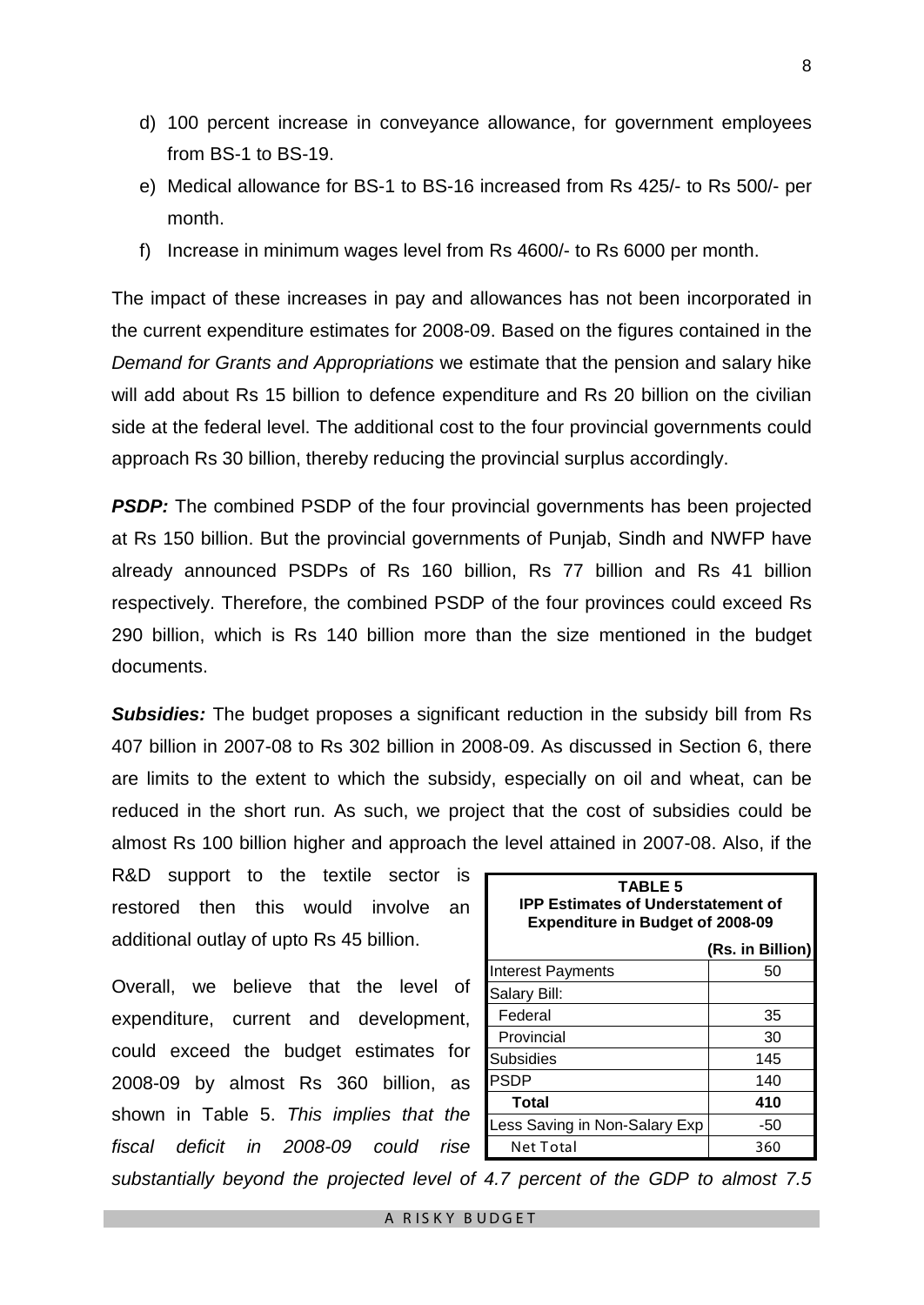*percent of the GDP.* In this scenario, there will be no fiscal adjustment and the fiscal deficit will remain very high. Of course, in this case, efforts will be made to scale down the PSDP to the budgeted size.

#### **5. Financing of the Budget Deficit**

An important reason why the country is in the grip of high inflation is that a large proportion of the deficit was financed by borrowing from the State Bank of Pakistan. In 2007-08 government borrowing from SBP will reach 455 billion, approaching 4.3 per cent of GDP. This type of financing does not crowd-out the private sector through preemption of capital and therefore, is considered more conducive to growth, but by adding to the stock of reserve money strongly expands money supply and increases inflationary pressures.

What is the proposed deficit financing strategy in the 2008-09 budget? Initial indications are that the government proposes to adopt a more balanced strategy of financing in 2008- 09. Subject to containment of

| Table 6<br><b>Financing of the Deficit</b><br>(Rs. in Billion) |       |       |                 |  |
|----------------------------------------------------------------|-------|-------|-----------------|--|
| 2007-08                                                        |       |       | 2008-09         |  |
| <b>Revised</b><br><b>Budgeted</b>                              |       |       | <b>Budgeted</b> |  |
| <b>Financing of the deficit</b>                                | 398.8 | 733.9 | 582.3           |  |
| Non-bank Borrowings                                            | 49.7  | 115.9 | 259.3           |  |
| Share (%)                                                      | 12.5  | 15.8  | 44.5            |  |
| <b>Bank Borrowings</b>                                         | 193.1 | 192.3 | 148.8           |  |
| Share (%)                                                      | 48.4  | 26.2  | 25.6            |  |
| <b>Privatization Proceeds</b>                                  | 75.0  | 1.7   | 25.1            |  |
| Share (%)                                                      | 18.8  | 0.2   | 4.3             |  |

the deficit to 4.7 percent of the GDP, it has budgeted a decline in borrowings from SBP to Rs 149 billion in 2008-09. Simultaneously the government has announced an enhancement in the return on National Saving Schemes (NSS) of 2 percentage points to increase inflow to almost 2 percent of the GDP, from the current level of Rs 116 billion to Rs 259 billion in 2008-09, as shown in Table 6.

Therefore, if the fiscal deficit is successfully brought down sharply, then borrowing proposed from SBP is within "safe limits" of just over 1 percent of GDP, and this level of deficit financing will not be significantly inflationary in nature. However, if the budget deficit is substantially higher as projected in the previous section, as per IPP's estimates, then borrowing from SBP could once again approach 4 percent of GDP, thereby perpetuating and even intensifying inflationary pressures in the economy. Also, a roughly 20 percent increase in the return on NSS is expected to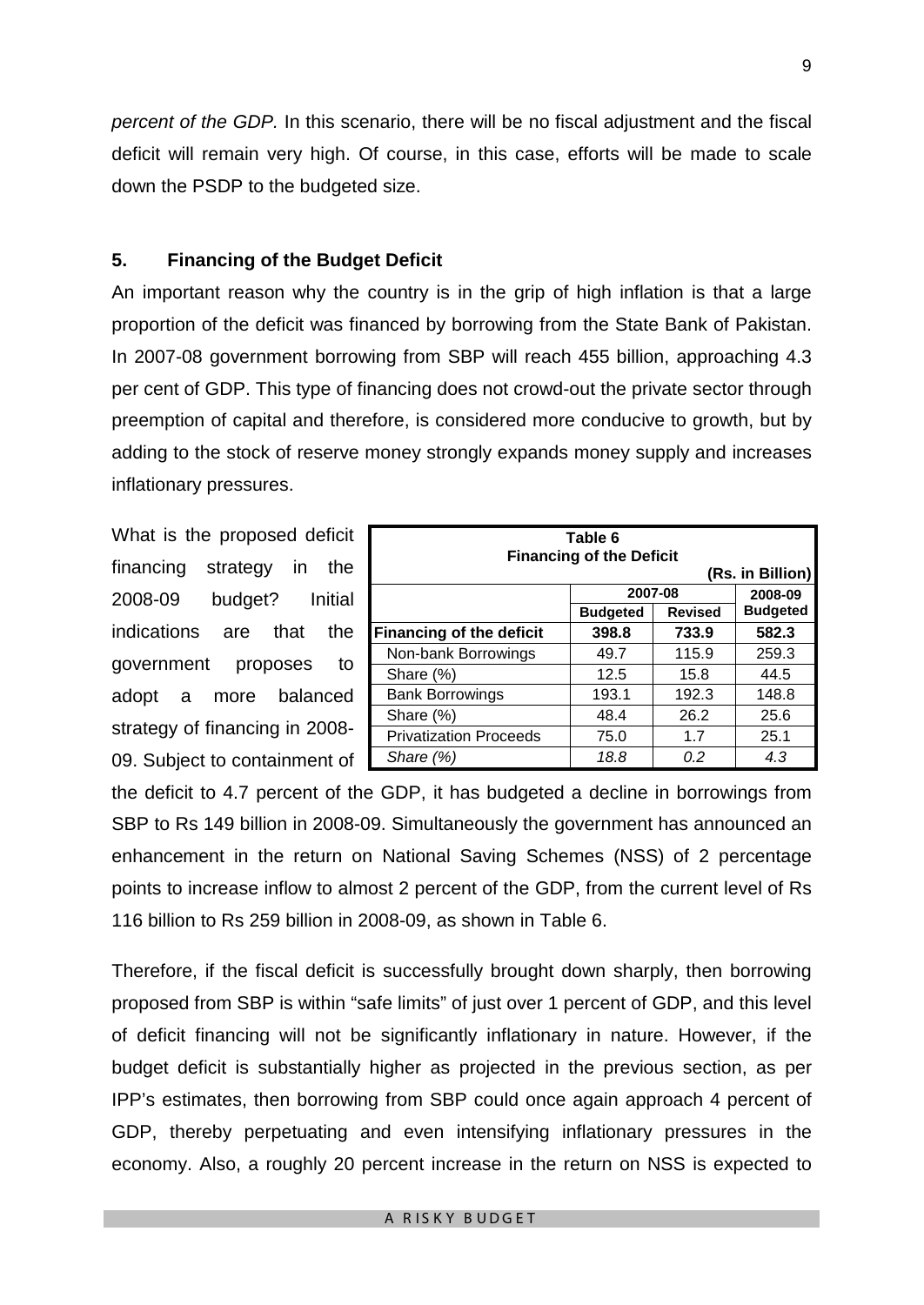induce more than doubling of inflows, which appears optimistic. The returns on NSS will have to be reviewed periodically in 2008-09 to determine if further enhancements in returns is necessary or not.

We turn next to the two key areas of action in the Budget, first, the proposed big reduction in the subsidy bill and, second, the incremental resource mobilization effort.

#### **6. The Reduction in Subsidy Bill**

As mentioned earlier, the linchpin of government's fiscal adjustment strategy is the reduction in subsidies. Altogether, the subsidy bill is projected to fall by over Rs 105 billion. The government's commitment to reduce subsidies is reflected in the Finance Minister's budget speech, which states *"there is an unbearable burden of subsidies currently carried by the budget. Much of it is unintended and benefiting such groups who are neither needy nor should they be subsidized. It is estimated that at present more than Rs. 400 billion are provided in subsidies of all kinds from the budget. A detailed pruning of subsidies is, therefore, necessary and inevitable to preserve country's finances."*

Which are the subsidies that the government is proposing to prune and what are the likely implications on prices? Table 7 presents the subsidy levels proposed and the level of reduction compared to the 2007-08 level. As shown in the table, the government proposes to reduce subsidy to oil refineries/ oil marketing companies (OMCs) from Rs 175 billion to Rs 140 billion, a decline of 20 percent. If such a decline was not proposed, the oil subsidy for 2008-09 is projected to be Rs 350 billion. 95 percent of subsidy is on high speed diesel (HSD) and 5 percent on kerosene and light diesel oil (LDO). Since the budget proposes to bring down the oil subsidy bill to Rs 140 billion, this will require a decrease in subsidy of Rs 210 billion from the projected level, which tantamounts to an increase early in 2008-09 of over Rs *20 per litre in price of HSD* (on the assumption that price of kerosene & LDO is unchanged). This implies an increase of 40 percent in HSD price on the back of 33 per cent increase since March 1, 2008. Overall, therefore, the price may have to raised by almost 86 percent from Rs 37.73 to 70.13 per liter during the calendar year, 2008.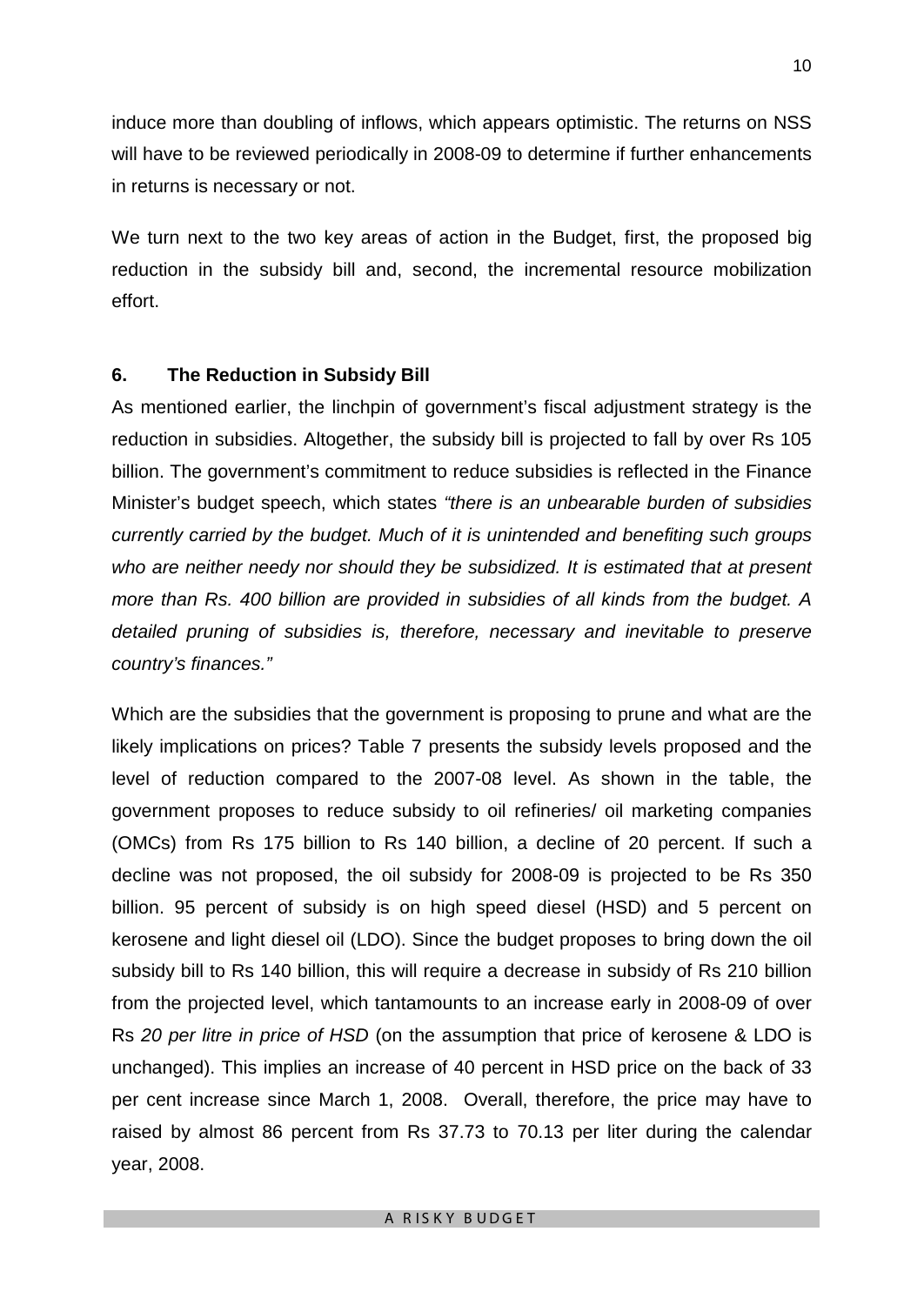| Table 7<br>Reduction in Subsidy Bill in 2008-09 |                |                |          |  |
|-------------------------------------------------|----------------|----------------|----------|--|
| (Rs. In Billion)                                |                |                |          |  |
|                                                 | 2007-08<br>(R) | 2008-09<br>(P) | % Change |  |
| <b>WAPDA</b>                                    | 113.7          | 74.6           | $-34.4$  |  |
| <b>KESC</b>                                     | 19.6           | 13.8           | $-29.6$  |  |
| Import of Wheat                                 | 40.0           | 20.0           | $-50.0$  |  |
| <b>Utility Stores Corporations</b>              | 1.8            | 2.7            | 50.0     |  |
| Oil Refineries/OMCs                             | 175.0          | 140.0          | $-20.0$  |  |
| <b>R&amp;D Support to Textiles</b>              | 19.0           | 0.0            | $-100.0$ |  |
| <b>Fertilizer Import Subsidy</b>                | 29.5           | 42.0           | 42.4     |  |
| Others                                          | 8.9            | 9.1            | 2.2      |  |
| <b>Total</b>                                    | 407.5          | 302.2          | $-25.8$  |  |
| % of GDP                                        | 3.9            | 2.4            | $-1.5$   |  |

A big increase in the price of HSD will raise transport costs and consequently the prices of food items and construction materials as well as road and railway fares. Obviously, the measure is likely to hit the lower income groups disproportionately, and therefore, will be regressive in incidence. Reactions to higher fuel prices are currently being witnessed both in developed and developing countries in the form of strikes and street protests. The big question is whether the government will be able to successfully orchestrate such a big price hike, especially in HSD. It appears more likely that a modest price increase will be implemented gradually in 2008-09. This will make it difficult to achieve the large target of oil subsidy reduction.

The implications of other reductions in subsidy bill are also likely to be inflationary in character. The subsidy on import of wheat is being halved from Rs 40 billion in 2007- 08. This implies a reduction in subsidy of Rs 15 per kg on imported wheat, with the likelihood of an impact on the retail price. Likewise, the proposed reduction in WAPDA and KESC subsidies is 34 per cent and 30 percent respectively. These reductions imply electricity tariff increases in 2008-09 of 25 to 30 percent. The budget also assumes no R&D support to textile sector. Is this being withdrawn? There is no clear policy statement by the government on the export promotion strategy in the Budget. Altogether the strategy of large subsidy reduction is fraught with political and economic risks. This will be a crucial element in determining the degree of success in attaining the budgetary targets in 2008-09.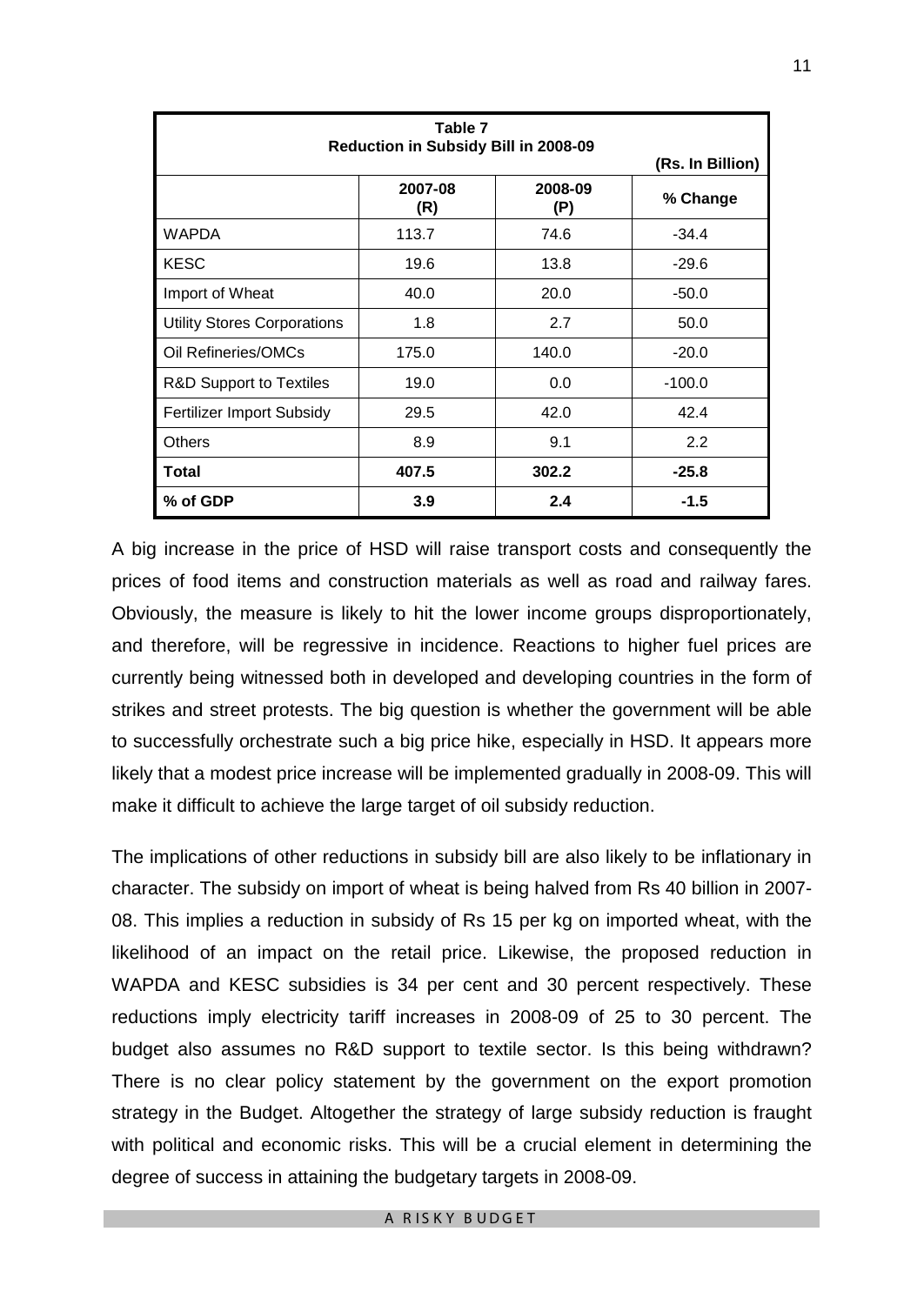#### **7. Resource Mobilization Strategy**

In the 2008-09 Budget, government proposes to significantly raise its revenues from Rs 1000 billion to Rs 1250 billion, implying an increase of about 25 percent. As compared to this, growth in revenues last year was 18 percent. Clearly the government intends to make a big effort at additional resource mobilization this year (see Table 8). The government estimate of enhancement in direct taxes in the coming year is of Rs 111 billion. Our assessment is that this is an ambitious target and may not materialize. As compared to this, targeted revenue increase from sales tax of about Rs 97 billion appears achievable, so do the targets for customs and excise duties.

| Tax Revenue Projection for 2008-09            | (Rs. in Billion)    |                  |                  |  |
|-----------------------------------------------|---------------------|------------------|------------------|--|
|                                               | 2007-08             | 2008-09          | Comment          |  |
| <b>Direct Taxes</b>                           | 385.0<br>$(15.3)^*$ | 496.0<br>(28.8)  | <b>Difficult</b> |  |
| Customs                                       | 148.0<br>(12.1)     | 170.0<br>(14.9)  | Achievable       |  |
| Sales Tax                                     | 375.0<br>(21.4)     | 472.0<br>(25.9)  | Achievable       |  |
| <b>Federal Excise</b>                         | 92.0<br>(27.8)      | 112.0<br>(21.7)  | Achievable       |  |
| <b>FBR Total</b>                              | 1000.0<br>(18.1)    | 1250.0<br>(25.0) |                  |  |
| % of GDP                                      | 9.5                 | 10.0             |                  |  |
| *Figures in brackets are annual growth rates. |                     |                  |                  |  |

The Budget proposes a significant additional resource mobilization effort. The revenue generating potential of the taxation proposals is estimated at about Rs 75 billion (see Table 9). The big revenue proposals are the enhancement in import duty rates on luxury items and the sales tax rate from 15 to 16 percent. Both proposals can potentially raise Rs 25 billion each. Enhancement in excise duty rates on goods and services and in withholding income tax rates together can mop up an additional Rs 25 billion.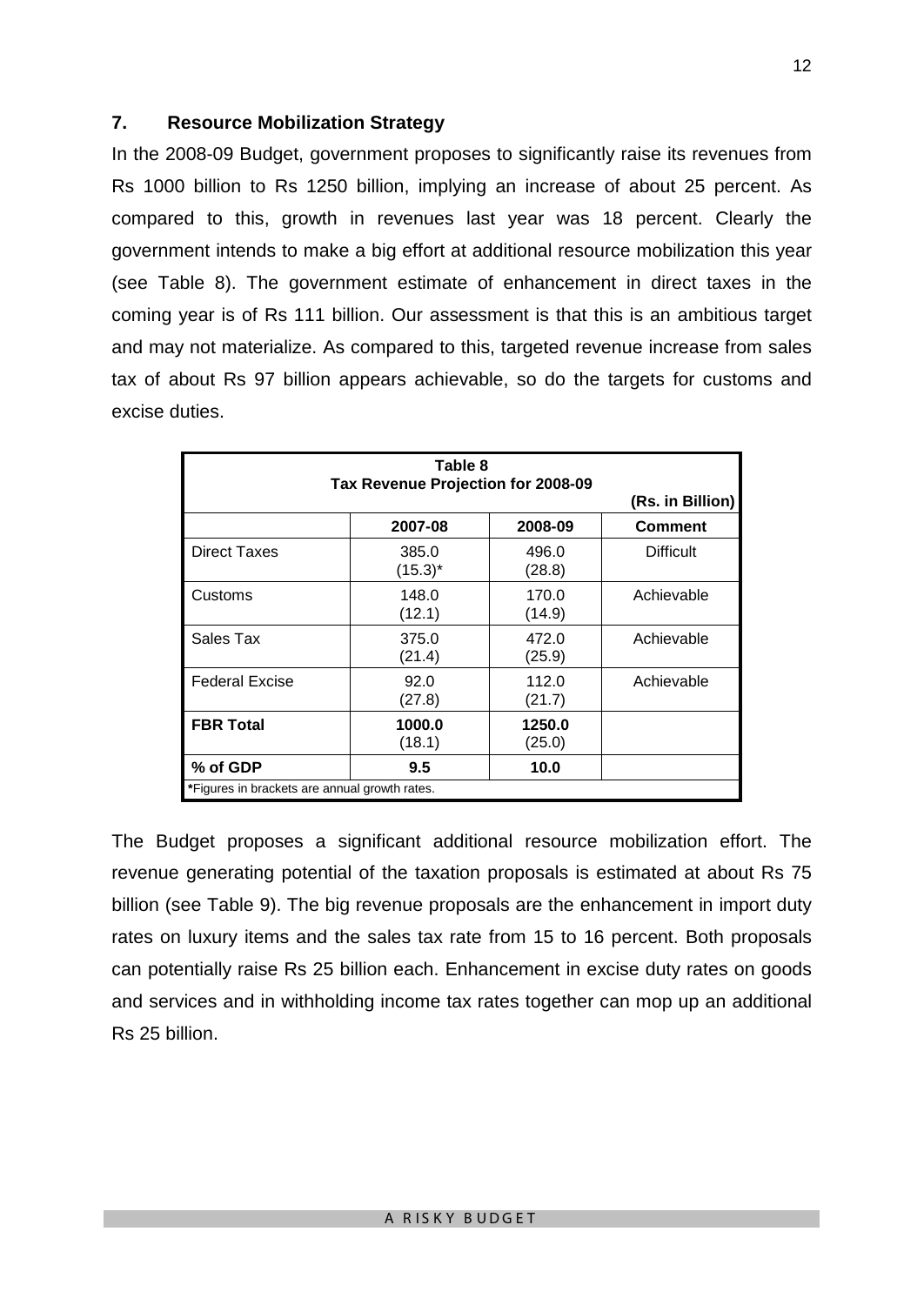| Table 9                                                                                       |                                                     |  |  |
|-----------------------------------------------------------------------------------------------|-----------------------------------------------------|--|--|
| <b>Major Taxation Proposals and Fiscal Incentives/Breaks</b>                                  |                                                     |  |  |
| in 2008-09 Budget                                                                             |                                                     |  |  |
|                                                                                               | <b>Estimated Revenue</b><br>Impact (Rs. in Billion) |  |  |
| <b>TAXATION PROPOSALS</b>                                                                     | 75                                                  |  |  |
| Import Duty                                                                                   |                                                     |  |  |
| Enhancement in Import Duty from 25% to 35% on luxury items and<br>by 10% on luxury cars       | 25                                                  |  |  |
| <b>Sales Taxes</b>                                                                            |                                                     |  |  |
| Enhancement of rate from 15% to 16%                                                           | 25                                                  |  |  |
| <b>Excise Duty</b>                                                                            |                                                     |  |  |
| Enhancement in tax rates on telecommunication services, cement,                               | 15                                                  |  |  |
| motor cars, banking and insurance, etc.                                                       |                                                     |  |  |
| <b>Income Tax</b>                                                                             |                                                     |  |  |
| Enhancement in Withholding Taxes on electricity bills, phone bills,<br>cash withdrawals, etc. | 10                                                  |  |  |
| <b>INCENTIVES AND RELIEFS</b>                                                                 | -9                                                  |  |  |
| <b>Income Tax</b>                                                                             |                                                     |  |  |
| <b>Enhancement in Exemption Limit</b>                                                         | -3                                                  |  |  |
| <b>Sales Tax</b>                                                                              |                                                     |  |  |
| <b>Exemption of Fertilizers and Pesticides</b>                                                | -6                                                  |  |  |
| <b>Net Revenue</b>                                                                            | 66                                                  |  |  |

Besides mobilizing additional revenues, the budget also proposes some tax breaks, especially fiscal incentives to promote agriculture and provide relief to lower income salary earners. These will cost the exchequer Rs 9 billion. Therefore, overall the net additional resource mobilization effort proposed is Rs 66 billion, close to 0.5 percent of the GDP.

A look at the resource mobilization strategy proposed in the budget leads to some conclusions. First, 86 per cent of the additional revenue is proposed to be generated from indirect taxes – 33 percent from import duty, 33 percent from sales tax, and 20 percent from excise duty. Second, virtually all the additional revenue mobilization is from enhancement in tax rates, rather than broadening of tax bases. Finally, most of the additional revenue in income tax is from enhancement in withholding tax rates. This represents a retreat from promotion of voluntary compliance by taxpayers.

The resource mobilization strategy adopted by the government, as such has some clear implications. While the government deserves credit for proposing a significant fiscal effort, of about 0.5 percent of GDP, its strategy is not only regressive, but also inflationary. In a period of spiraling inflation and rising inequality, the government may have demonstrated more sensitivity to the potential impact of the taxation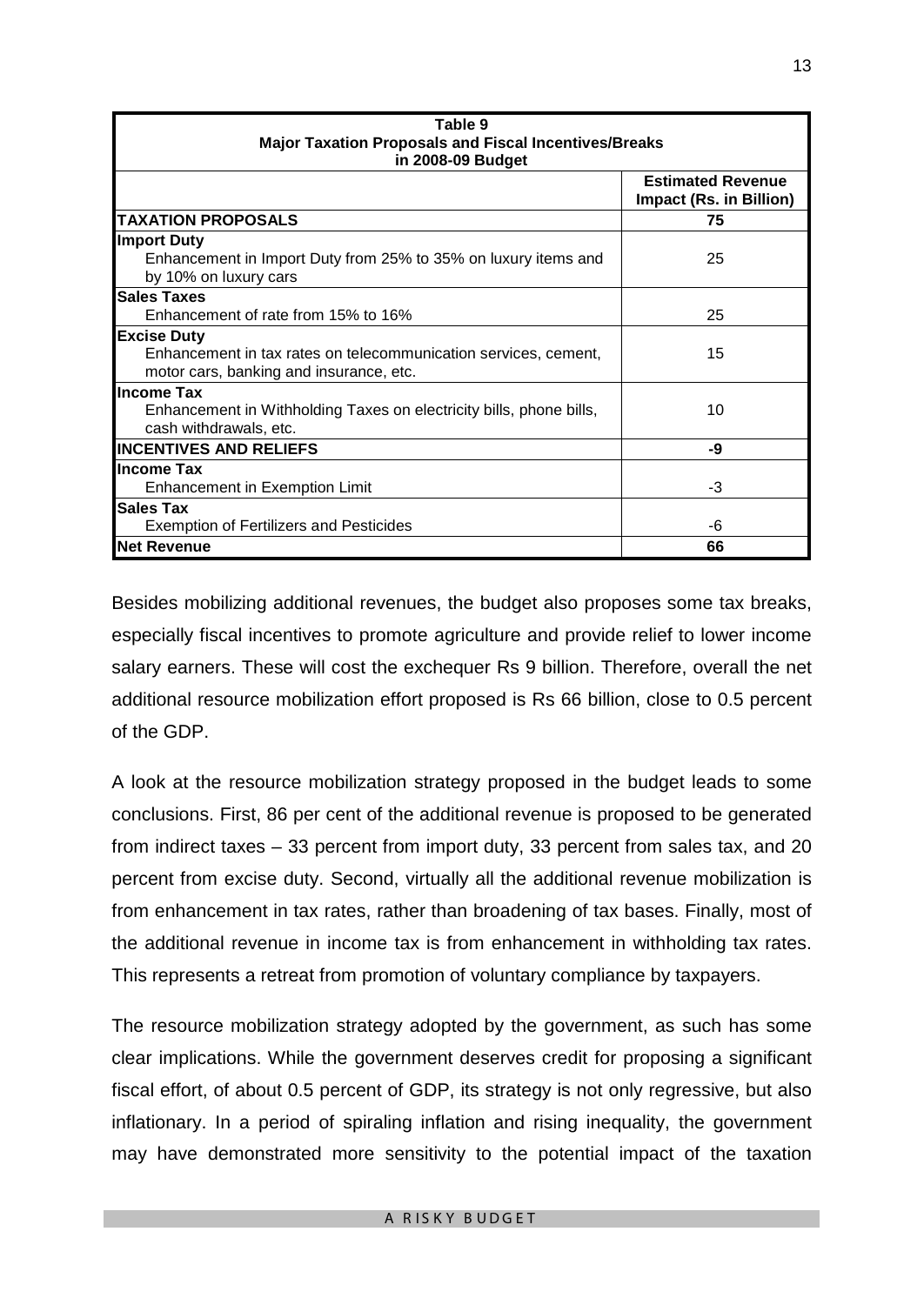proposals and focused more on taxing the undertaxed sectors and tax payers with greater ability-to-pay.

#### **8. Overall Assessment of Budgetary Impact**

Based on the above, we are in a position to make an initial assessment of the impact of the proposed budget on the key objectives enunciated in the Section 3, as follows:

**Stabilisation:** The government proposes to bring down the fiscal deficit from 7 percent of the GDP in 2007-08 to 4.7 percent in 2008-09. This represents a sizeable adjustment of over 2 percent of the GDP. But the budgetary outcome is characterized by a high level of risk and uncertainty. Not only are the revenue targets ambitious in the context of an economy which has slowed down perceptibly but the sharp containment required in expenditure, especially on subsidies, will be difficult to achieve politically and otherwise. There is a fairly high probability that the budget deficit could be significantly higher, even approaching 7.5 percent of the GDP. If this happens then the level of aggregate demand will remain high, if not compensated for by an even more draconian monetary policy, and pressure will persist on the external balance of payments of the country, leading to a further drawdown of the foreign exchange reserves and exchange rate depreciation.

**Inflation:** If the target of fiscal deficit of 4.7 percent of the GDP is achieved then the degree of 'monetisation' of the deficit and the inflationary consequences thereof are limited. But if the deficit rises significantly then there is the likelihood that at the margin there will have to be increased resort once again to borrowings from SBP, thereby putting pressure on monetary aggregates and fuelling inflation further.

Also, the direct consequences of the budget on the price level in the form of the hike in indirect tax rates and withdrawal of subsidies are substantial. The rise in salaries and allowances will contribute to the wage-price spiral. It appears that while inflation historically has been due more to 'demand-pull' factors, it will increasingly acquire a 'cost-push' character, especially due to higher fuel and energy prices. The government recognizes the possibility and has targeted for an even higher rate of inflation in 2008-09 of 12 percent.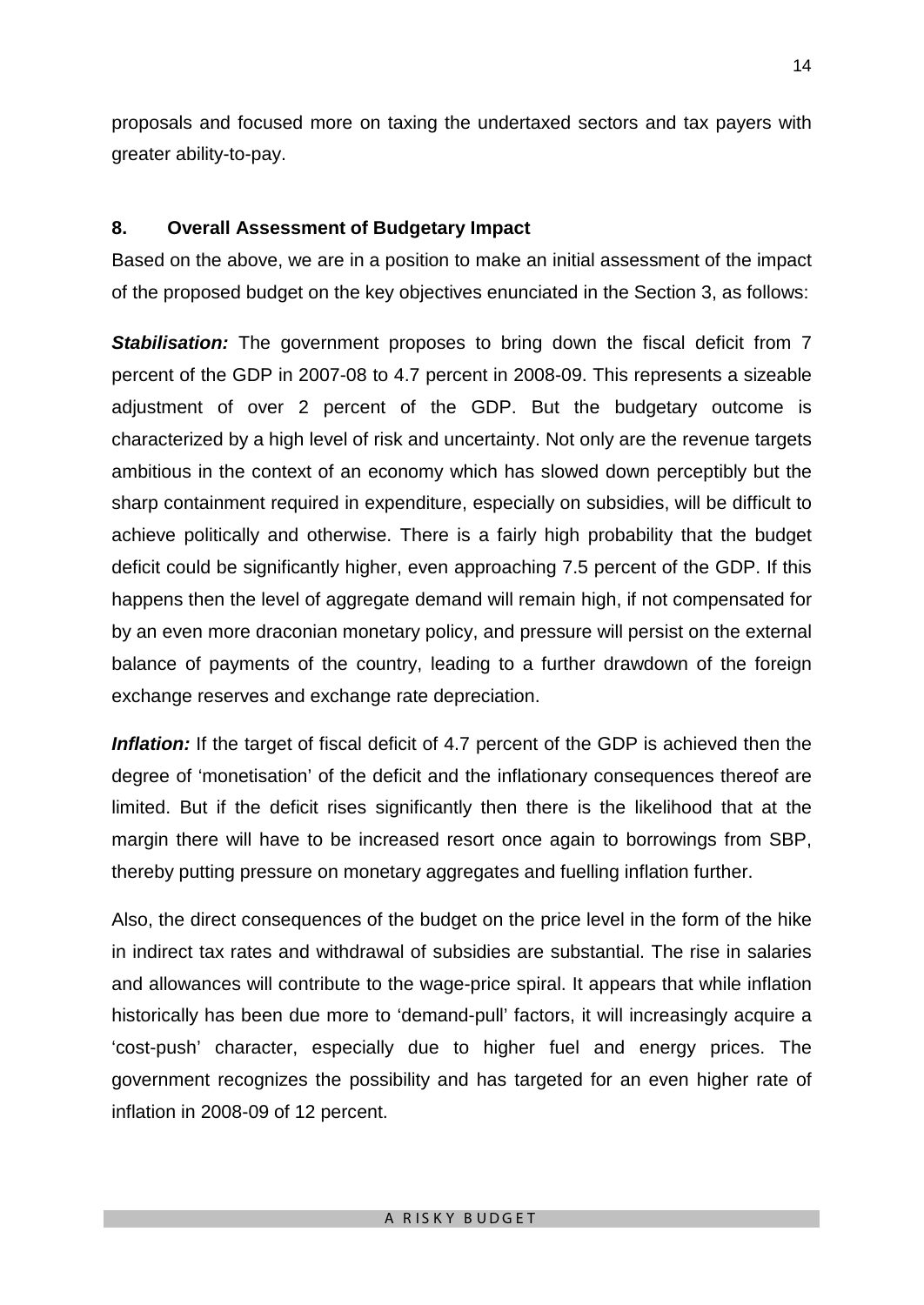*Growth:* It is reassuring that at least in the initial Budget statement the federal and provincial governments are proposing substantially larger PSDPs than in 2007-08. This will not only preserve the growth momentum but provide for sustained growth in the medium run. But if there is failure during 2008-09 in containing current expenditure then there is very likelihood that the PSDPs will be slashed by perhaps as much as 25 to 30 percent.

The strong positive aspect of the budget is the high priority being attached to revival of the growth process in the agricultural sector, especially through cheapening the cost and improving access to inputs. These measures could be instrumental, alongwith higher prices, in helping the sector achieve a growth rate of 4 percent in 2008-09.

However, the industrial sector and manufactured exports appear to have been largely ignored in the budget, although some incentives have been provided for investments in power to alleviate the existing energy constraint on production. The implicit decision to withdraw the R&D support to the textile sector at this time is problematic in character. Although export profitability has probably improved significantly due to the sizeable depreciation of the rupee, textile exporters face stiff competition in international markets and are operating with a series of handicaps like relatively high interest rates, power load shedding, import margin requirements, etc. At a time when Pakistan desperately needs to boost exports to contain the large trade deficit, withdrawal of the R&D support may be an ill-advised move. A better strategy might have been to gradually phase out the withdrawal over a period of, say, three years. Therefore, success in achieving the manufacturing sector growth targets of over 8 percent in 2008-09 will hinge on how well the textile sector performs.

*Redistribution:* The government must be complimented for presenting a substantial relief package in the budget for the poor. This includes the introduction of a cash transfer of Rs 1000 per month per household through the Benazir Income Support Program, initially to about 3 million households. In addition, the government proposes to initiate or continue with other programs like the People's Works Program, National Internship Program and People's Rozgar Program. However, it is